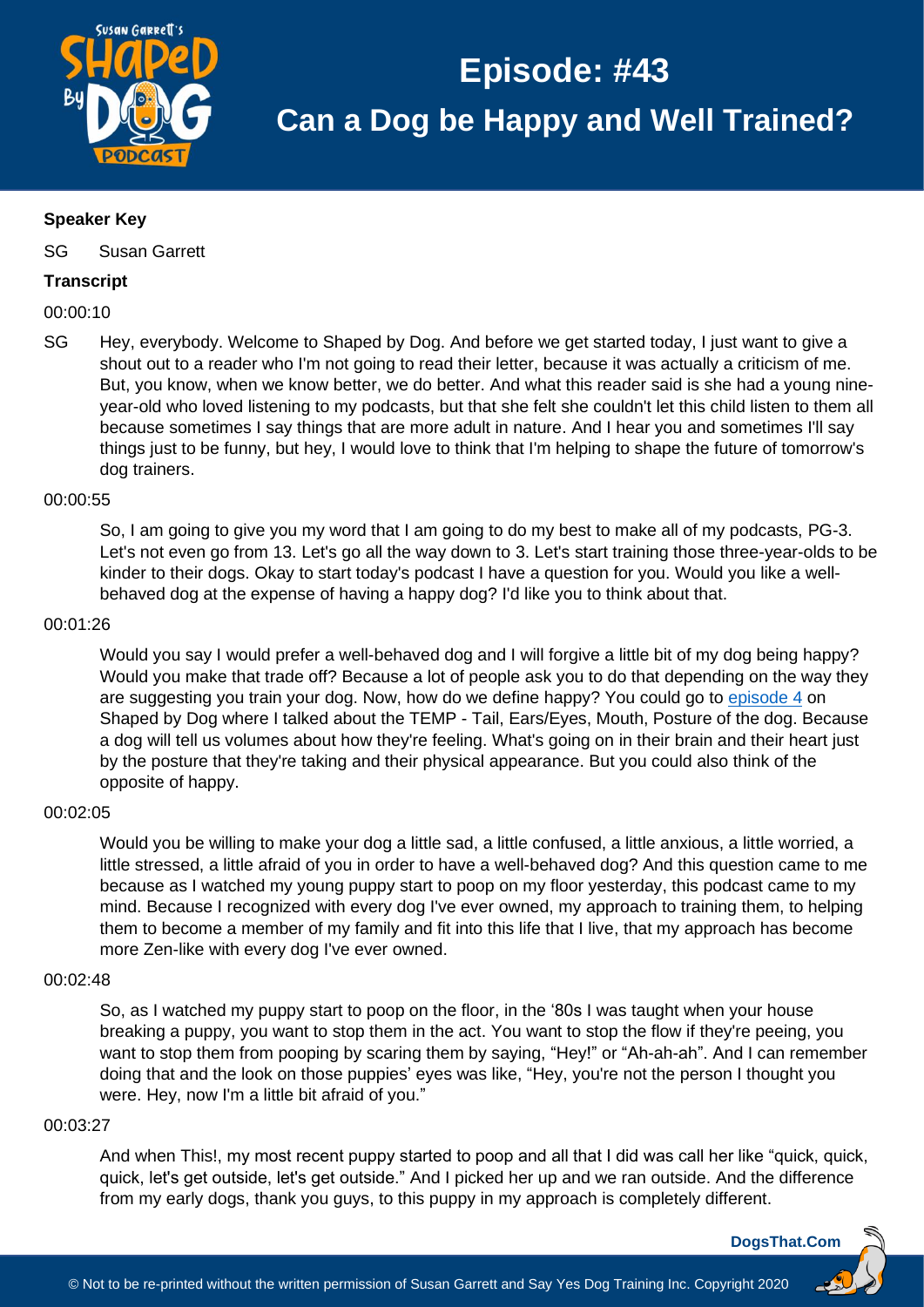

### 00:03:49

And it has been an evolution for me. And it made me think of a common thing that people say to me when they meet my dogs is they say, "Your dogs are such characters, they are such goofballs. Like they're all uniquely individual personalities and they're goofy." And I believe that's because of the clarity of expectations that my dogs live with. That they know exactly that they can trust. That whoever they show to me, I'm going to be okay with that. And we're going to work together.

#### 00:04:22

Some people who would lead you to believe that training the way I suggest dogs should be trained, won't work for all dogs. And they might even suggest that your dog is different, and your dog needs a different approach. And I guess that's up to you to decide, which is why I pose that question. Would you be willing to trade off a well-trained dog for a happy dog? If you had to give one.

#### 00:04:50

And I think back to, you know, the question of how to help a puppy understand not to go to the bathroom inside. It comes to my mind this phrase, to what end. So, what if screaming at, or getting her to freeze makes the house training happen a little faster? Really, it's my responsibility, that dog pooped in the house because I didn't do a good enough job containing her environment and getting her outside when she needed to.

#### 00:05:23

So why do I have to break that trust between her and I by screaming at her when it was my bad anyway? I remember back in the '80s, I was teaching dog training at a school and in puppy classes, after puppy classes they would gather the group around and we would teach a little puppy lecture. And one of them was on and I think, I don't know, week four or five we talked about puppy nipping. And what we taught the students to do, we would ask for a demo dog. "Does somebody have a puppy that nips?" "Yeah." "Okay. I'll take little Rover and little Rover was so happy." "Hi. Hi, happy puppy coming up all wiggly and I want to see you. Oh, hi, happy puppy."

#### 00:06:01

We would take Rover by the collar and we'd encourage Rover to, we would pat his mouth until he nipped at us. And then we would shake him, scold him and give him a little smack under the chin. And the look in these puppy's eyes was one of complete devastation. Now the most amazing thing about dogs is that God gave them more forgiveness than he gave any one of us.

## 00:06:31

And so, they put up with the crap that happens to them in the name of training and they still roll with the punches, but there is still a breaking of the trust. Now you can go back to some of my earlier podcasts to see how I teach a puppy not to nip and I can assure you it is nothing to do with physical intimidation or mental intimidation.

#### 00:06:55

So, the question I have for you to consider is, are my actions and my decisions to help my dog understand how they can fit into my life, increasing their happiness, increasing their trust in me, or decreasing their happiness and decreasing their trust in me? And then you've got to question, why did you get a dog in the first place?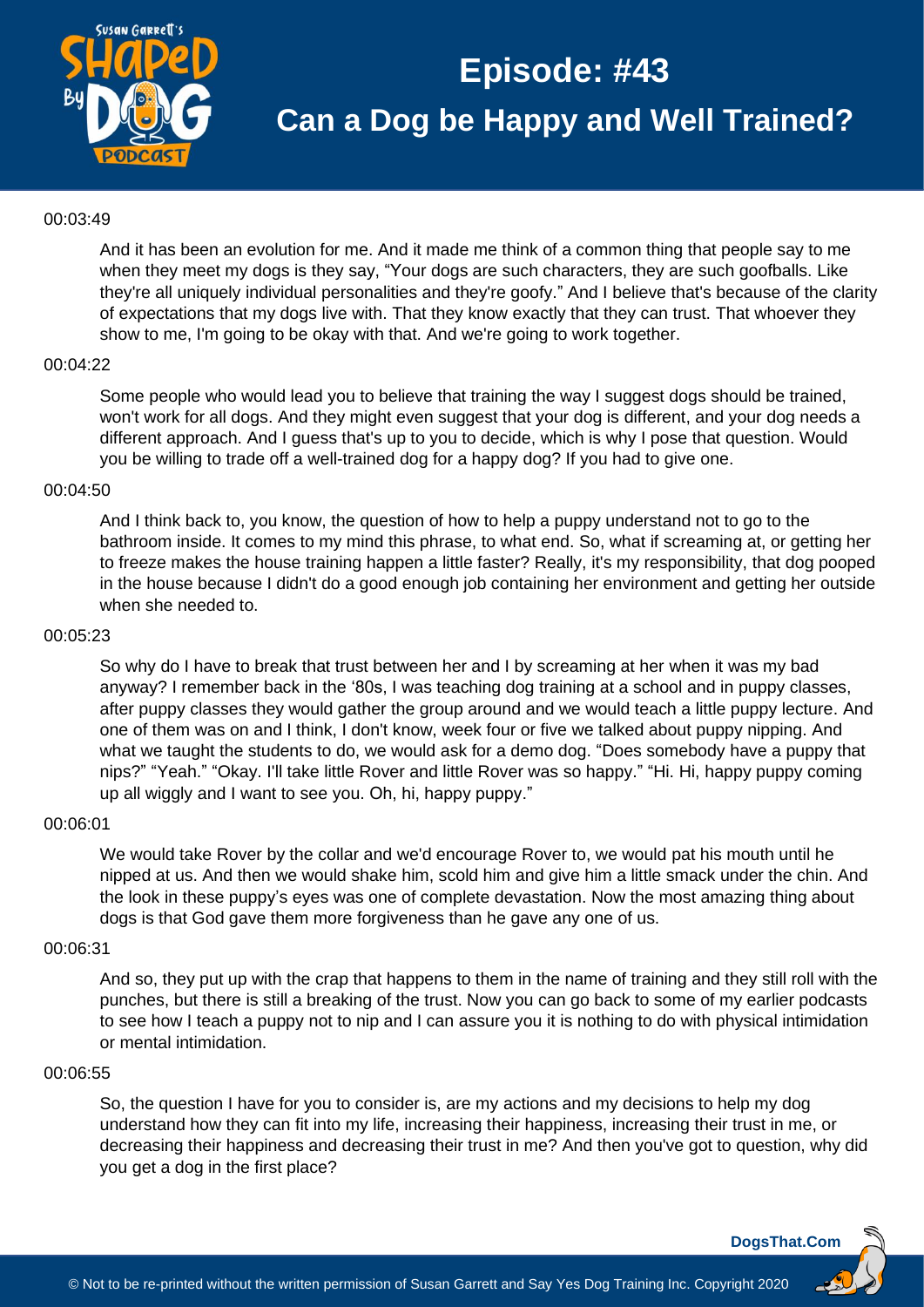

## 00:07:19

Did you bring this being into your house just so you could be a ruler over that creature? Did you bring them in to add more anxiety and stress into their life? Did you bring them in to just make them a slightly more unhappy so they could learn to fit in with your rules? I would certainly hope not.

### 00:07:39

Then if your goal was to have this amazing partnership and this amazing family pet, why settle for less in the name of to what end? Getting them trained faster? Possibly it might get trained faster, possibly not, but there will always be fallout with choices that involve intimidation or coercion. And I understand that there are some dogs that came to you anxious. Some of you have rescue dogs that there's some anxiety already there.

#### 00:08:11

So, the question then is, are your choices and training decisions adding more anxiety to that poor soul? That's the question that I would just like you to consider. You know, for all of us human beings, what we learned first, we learn best. So, we get really, really good at blame and judgment if we were taught to raise and train our dogs with blame or judgment. But we can change. It just takes conscious thought. And you might want to review podcast [number 20](https://dogsthat.com/podcast/20/) here on Shaped by Dog where I talked about bridging the gap between blame and kindness in dog training.

#### 00:08:49

That might be a good first step for you to take. And also, if you are sitting there in this position, don't beat yourself up for what may have happened in the past. Maya Angelou says, "When we know better, we do better." And all we can do is do better. Even if you are a first-time dog owner, even if you're a first-time puppy owner. You might not know the exact signs of is your dog happy or is your dog stressed or confused or anxious. But you can make the decision that everything you're going to do is going to add to that dog's confidence and add to their trust and add to their joy of life.

#### 00:09:32

Now I'm not saying let the dog be a little hoodlum. My dogs have very, very clear rules in their life. But they are raised in an environment where the rules are very, very clear. And when they show me that they understand and have success with these rules, they're given more freedom, more choices. At first, I might keep the puppy in a [little pen,](http://dogsthat.com/roverpanels) like the one you see behind me if you're watching this on YouTube. And I can supervise her there a lot easier than giving her the roam of the whole house.

#### 00:10:08

When she has success there, she gets more and more freedom, in a very short time she's living her life just like the rest of my dogs. Probably within six months, she lives with the same kind of freedom of all of my dogs. So, forgive yourself and dig into the knowledge of how to do this, regardless if you were a first-time dog owner or not, your goal is to create clarity for your dog.

#### 00:10:33

Okay. So, what can you do now? What if you come home and your dogs shredded a couch, or you come home, and your dogs pooped on the rug? Our dogs, they take on our emotions. They can tell when we're angry, when we're frustrated, when we're disappointed and quite honestly, whatever your dog has done, they've done it because you have given them the permission to do so.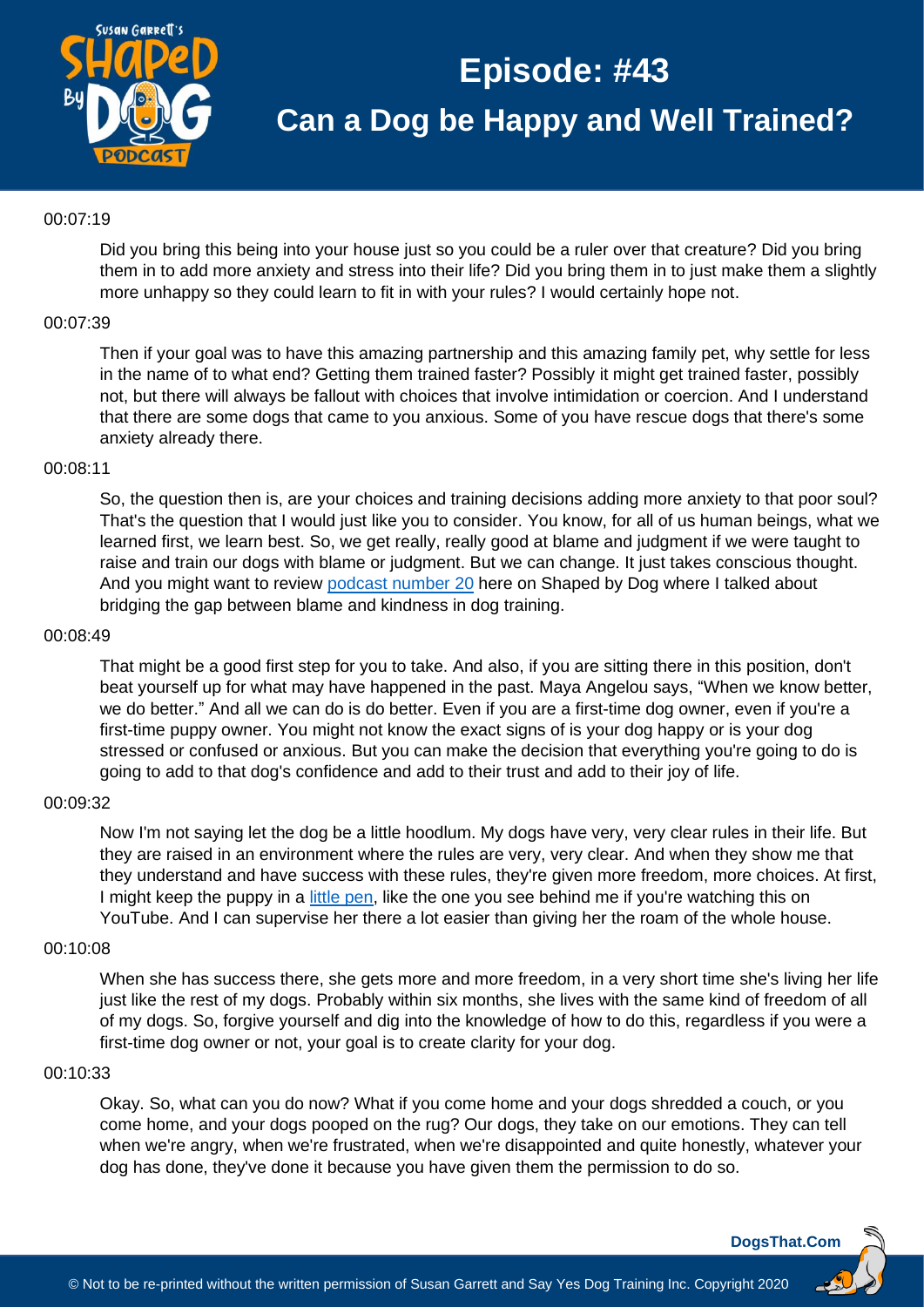

## 00:10:59

So, if you're going to be angry, frustrated, or disappointed in anybody, be angry, frustrated, and disappointed in yourself and do not let your dog even think that they had something to do with it. You can do better at setting up their environment to be successful and you can plan your responses. Plan your responses.

## 00:11:21

So, know that, you know, when I come in the house, if the puppy has peed somewhere, I'm just, I'm going to like, "okay, I'm not going to be disappointed. I don't want my puppy to pee anymore. I'm going to get my puppy outside and then I'm going to put them somewhere. And then I'm going to clean up the mess. And then I'm going to maybe pour myself an adult beverage, or maybe open up a, some of my favorite vegan chocolate chip cookies.

#### 00:11:45

And I'm going to get over myself. Then I'm going to come up with a plan on how I can do better for that puppy. No matter what the struggle or challenge, no matter what you've walked into. And if you are challenged to do this, then you've got to decide what could that puppy do or that rescue dog do that would cause you to completely lose the plot? And then do your best to prevent that from ever happening.

#### 00:12:18

And if you say, "Well Susan, I can't. I don't believe in all these rules. I think I got to let a dog be a dog." You know, when I was doing some research for this podcast, I looked up what is the antonym for anxiety? And the first thing that came up as an antonym for anxiety was clarity. The opposite of anxious is clear.

#### 00:12:40

It said a certainty, serenity and tranquility is the opposite of anxiety. So, we can create certainty with our dogs just by showing up and being the same person being consistent for them. You might be learning together. Again, you might be a first-time dog owner. It's okay. But the choice is yours. You know we're all going to make mistakes. Just yesterday, I was doing some filming for one of our agility memberships, *[Agility Nation](https://dogsthat.com/agility-nation/)*, and I was using my puppy. She's 10 weeks old.

## 00:13:17

And over the course of three hours, I brought her in to do a lot of different little video shoots and she was amazing. She was nailing it, and it almost makes me forget that she's a 10-week-old puppy until at one point she was in what we call the hot zone. She was just sitting up, chilling out on the bed and I was talking to the camera and she said, "Right, union rules, I'm done." And she got off the bed, which is unusual. She would never go.

#### 00:13:41

So, I said, "Hey, little This! hop it back up there. And she got on the bed and then got this look in her eye like "I, I think I'm done." And then she took off and ran around the bedroom, grabbed one of the toys I was playing with her and then ran to her favorite spot, which is under my bed. She loves to play bitey face with her mother from under the bed. So, she'd come out and look at me. And that was her showing her stress about what went on.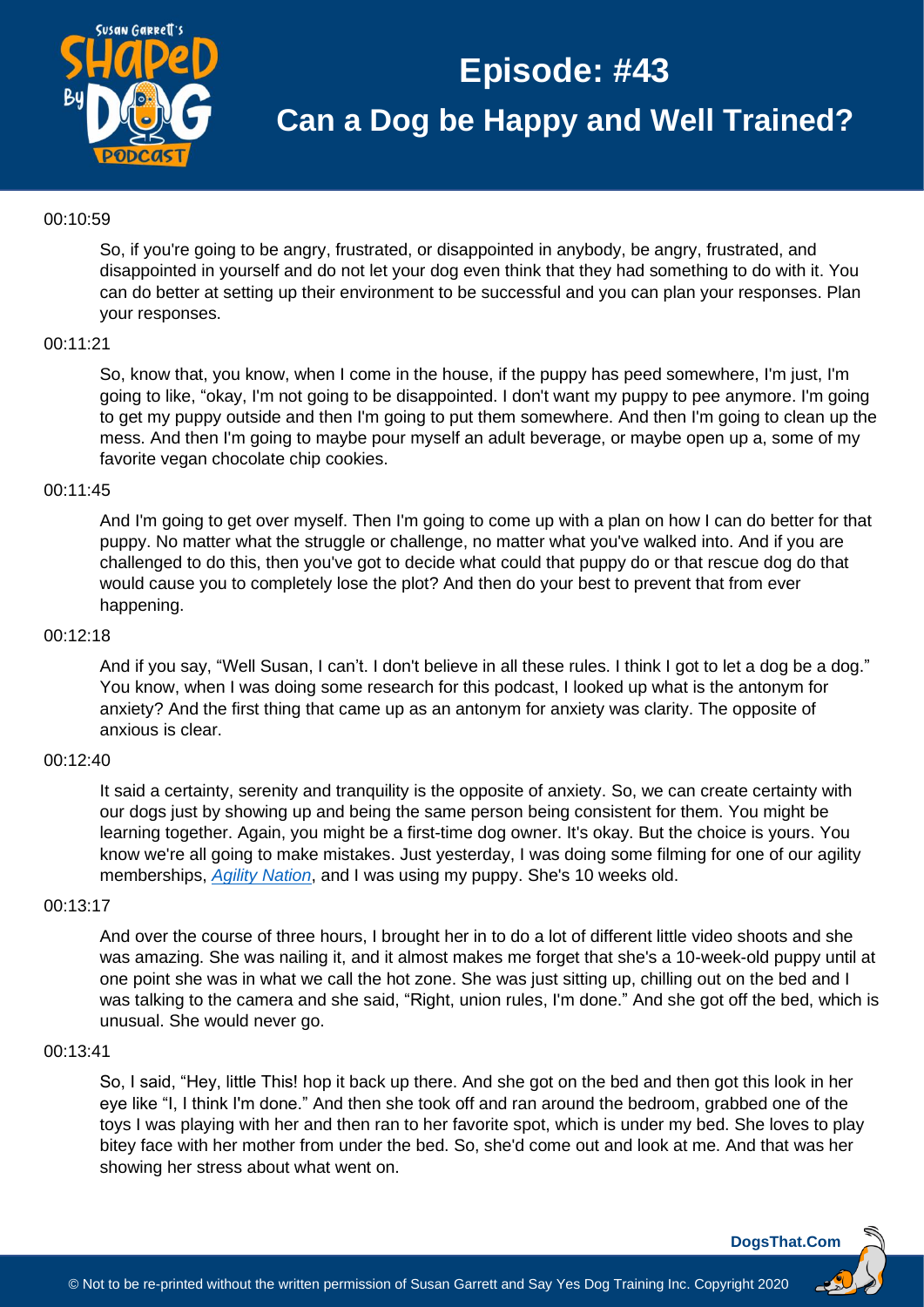

## 00:14:09

So, I felt bad about it. I mean, I laughed because it was funny, but there was nothing I did to add to more stress. I didn't say, "Hey, Hey, Hey, I told you to get on that bed. That's where you should be in the hot zone." She let me know I'd made a mistake and I believed her. So, the choice is ours. You can be a dictatorial alpha kind of leader. You can be a benevolent leader who creates clarity through kindness, in everything you do in all of your interactions with your dogs.

#### 00:14:44

You see that look a bewilderment in your dog's eyes, that look of a broken trust that you see. That dog with their ears pinned back or their whites of their eyes showing when they go, "Who are you? I didn't, I've never seen this side of you before." Or the dog who gets the zoomies because they don't know how to please you. Or the dog who has that so-called guilty look or the look of shame on their face. And maybe it's the dog who turns away from you while you're working, and they just start sniffing and you're supposed to be training together.

#### 00:15:22

Those are looks of confusion. Those are looks of broken trust. That dog is letting you know, you did not do a good job of hiding your frustration or disappointment or anger. That dog is helping you to become a better dog trainer. That dog is helping you to become a better dog owner. And that dog is helping you to become a more compassionate human being.

#### 00:15:55

And that my friend is how you too get Shaped by Dog. I'll see you next time.

## **Resources:**

[Podcast Episode 4: T.E.M.P. \(Tail, Eyes/Ears, Mouth, Posture\)](https://dogsthat.com/podcast/4/)

[Blog Post: It's Time to P-o-t-t-y! Inside Scoop on Housetraining](https://susangarrettdogagility.com/2018/08/scoop-on-housetraining/)

[Podcast Episode 17: Help! How do I STOP Puppy Biting?!](https://dogsthat.com/podcast/17/)

Podcast Episode 18: 4 [Puppy and Dog Training Games for Acquired Bite Inhibition](https://dogsthat.com/podcast/18/)

[Podcast Episode 27: Do Dogs Need Rules?](https://dogsthat.com/podcast/27/)

[Podcast Episode 6: The Art of Manipulation](https://dogsthat.com/podcast/6/)

[Podcast Episode 20: Bridging the Gap Between Blame and Kindness in Dog Training](https://dogsthat.com/podcast/20/)

[Agility Nation](https://dogsthat.com/agility-nation/)